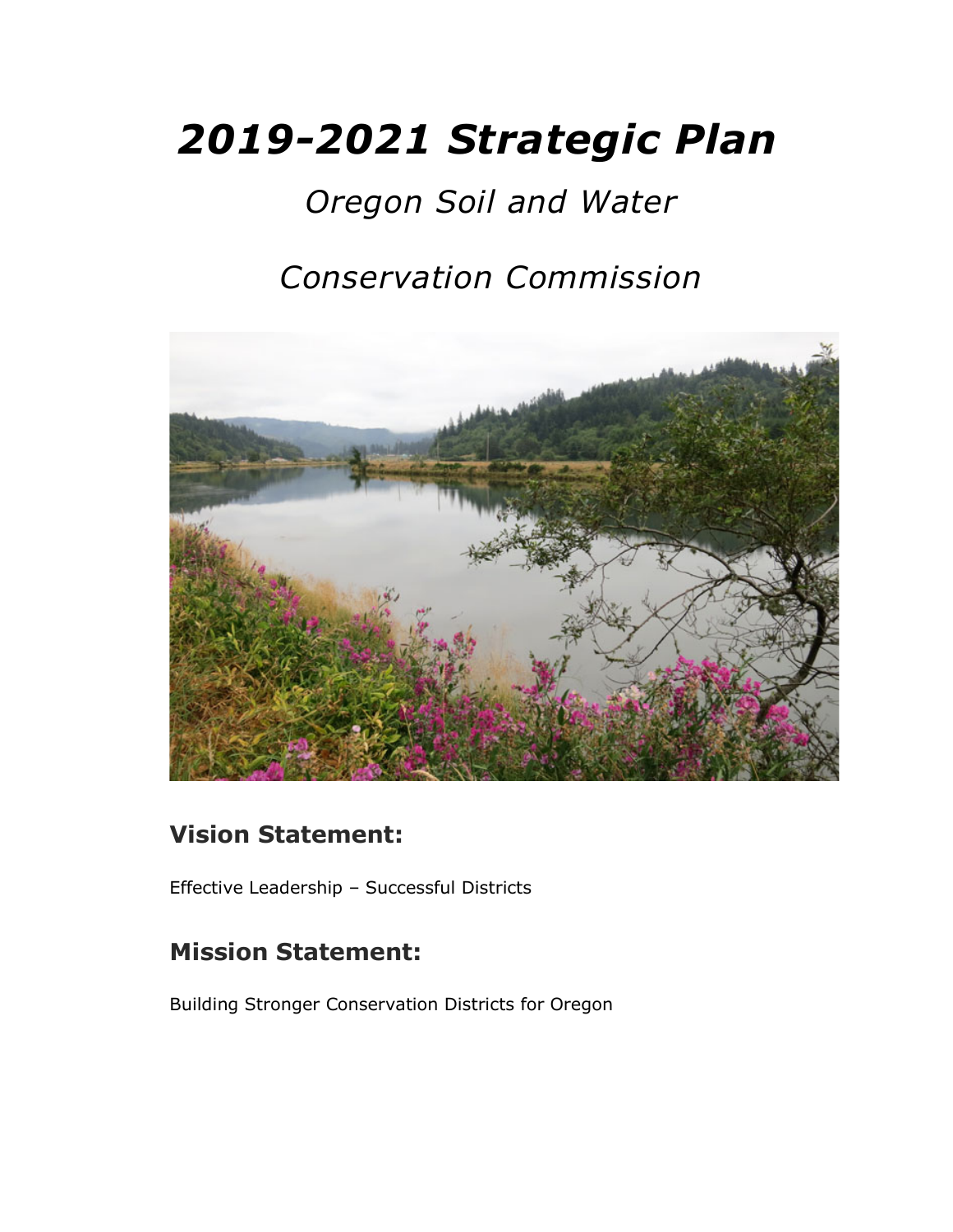# *Strategic Initiatives*

#### *Soil and Water Conservation District Communications*

The Soil and Water Conservation Commission will facilitate and ensure good communication between Oregon Department of Agriculture and the Soil and Water Conservation Districts.

- 1. Be an advocate for Soil and Water Conservation Districts in their communications and interactions with Oregon Department of Agriculture.
- 2. Ensure Oregon Department of Agriculture distributes summaries of Soil and Water Conservation Commission meetings in a timely manner.
- 3. Let districts know that Soil and Water Conservation Commission members are available for consultation and meeting attendance.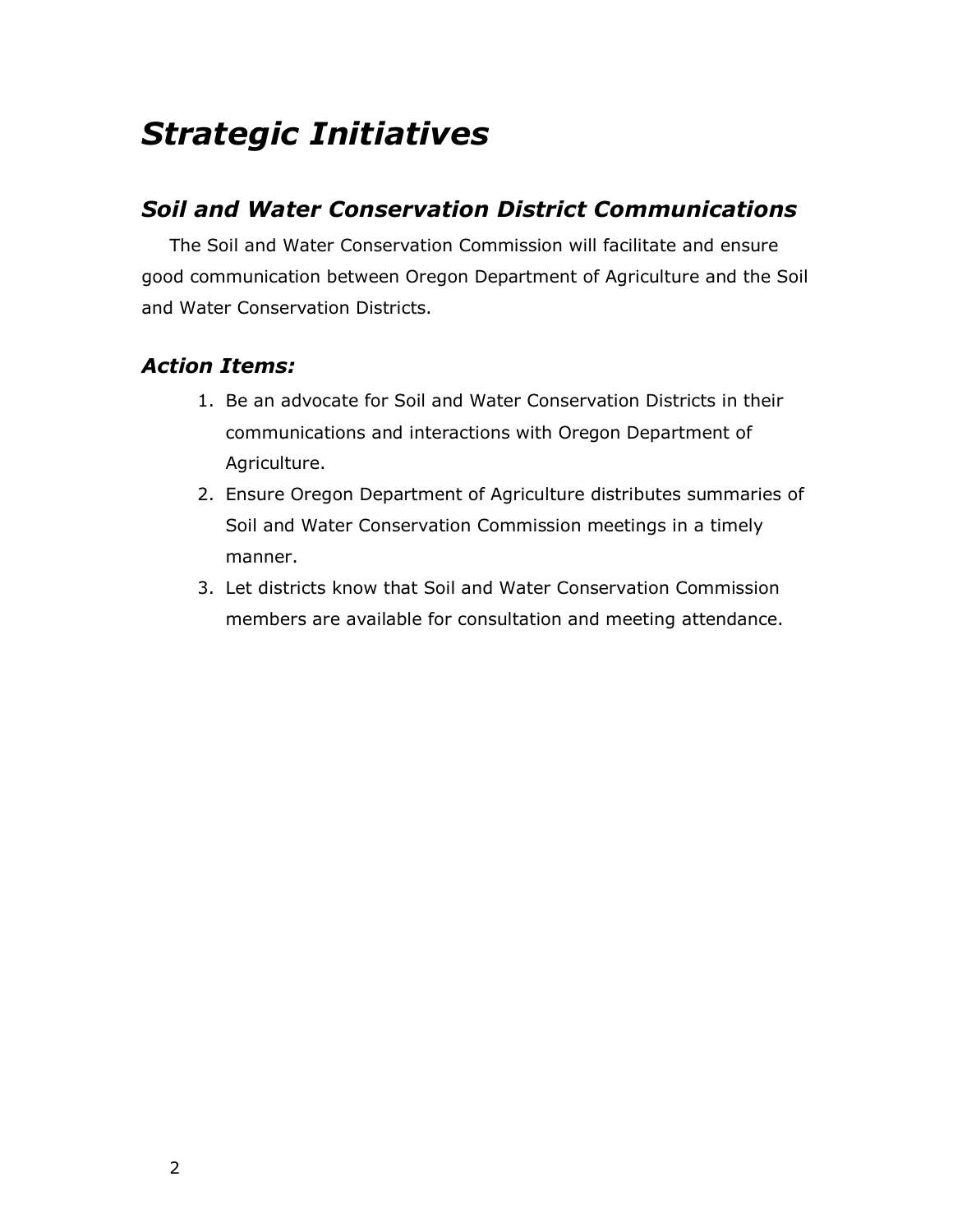### *Soil and Water Conservation District Capacity*

#### *Assurance*

The Soil and Water Conservation Commission will advise Oregon Department of Agriculture and its funding partners in the maintenance and enhancement of Soil and Water Conservation Districts capacity funding and leadership building.

- 1. The Soil and Water Conservation Commission will ask Oregon Department of Agriculture to gather information on current and potential funding for Soil and Water Conservation Districts. The Soil and Water Conservation Commission will evaluate and make recommendations based on this information.
- 2. The Soil and Water Conservation Commission will ask Oregon Department of Agriculture to gather information on current and potential leadership training for Soil and Water Conservation Districts. The Soil and Water Conservation Commission will evaluate and make recommendations based on this information.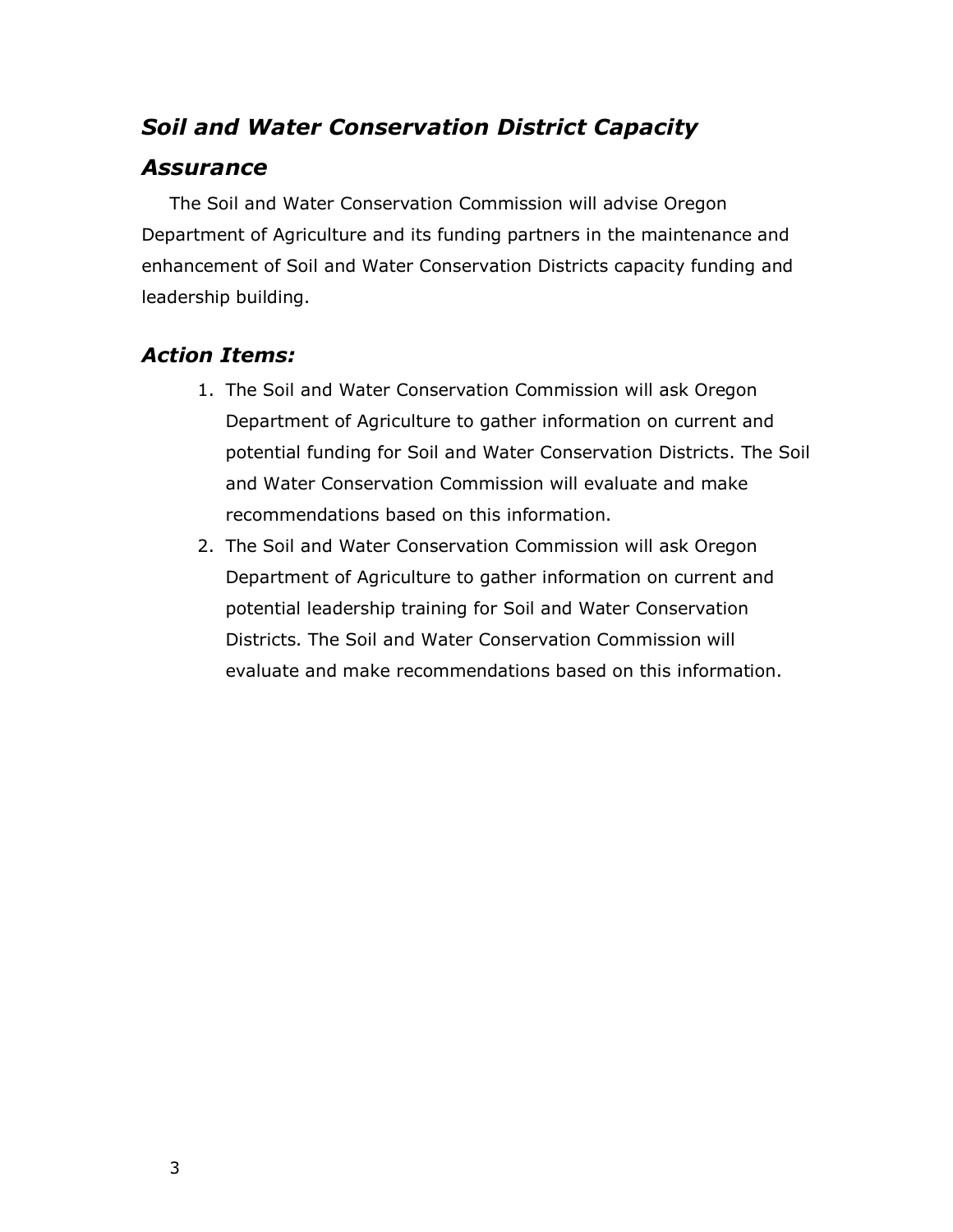#### *Commission Meetings*

The Commission will meet quarterly at locations that are reasonably convenient for the majority of participants with some geographic diversity. The meetings will be structured to involve key partners in ways that are beneficial to all. Attendance by Soil and Water Conservation Districts, partners, and Soil and Water Conservation Commission advisors will be encouraged.

- 1. Attend local tours of Soil and Water Conservation Districts projects when appropriate.
- 2. Request that Oregon Department of Agriculture bring emerging issues to Soil and Water Conservation Commission meetings.
- 3. Make sure a one-page summary of the meetings is made available within two weeks so that Soil and Water Conservation Commission members and Soil and Water Conservation Districts have information and talking points available. These will be sent to District Managers as well as Soil and Water Conservation Districts Chairs.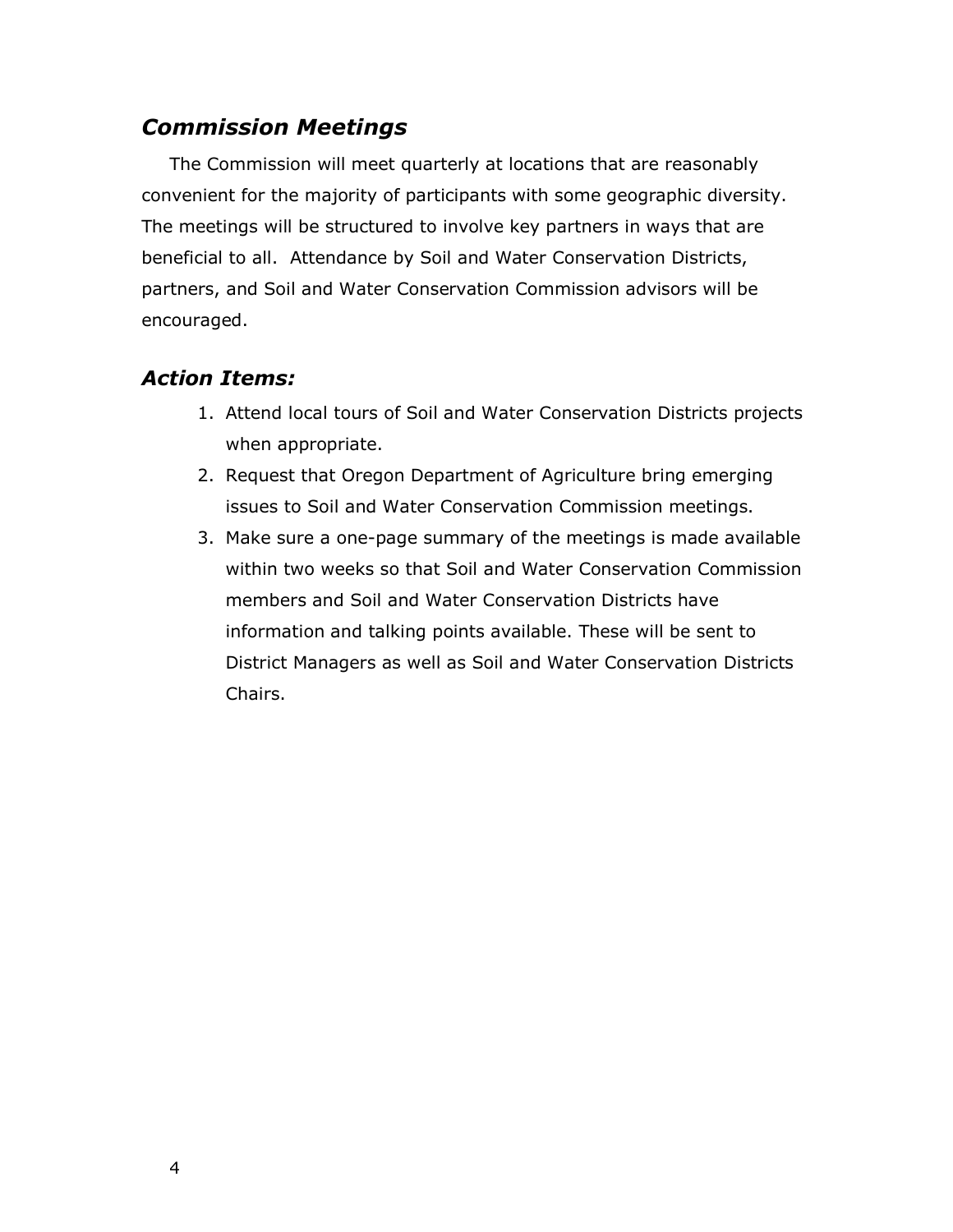### *Assist Oregon Department of Agriculture in developing policies related to Soil and Water Conservation Districts*

The Soil and Water Conservation Commission will advise in the development of policies with the Oregon Department of Agriculture in the administration of its duties and powers under ORS 561.400.

- 1. Request Oregon Department of Agriculture keep the Soil and Water Conservation Commission updated on legislation and policy decisions affecting Soil and Water Conservation Districts.
- 2. Advise Oregon Department of Agriculture on staff job position descriptions and hiring.
- 3. Create and facilitate a workgroup focusing on director eligibility.